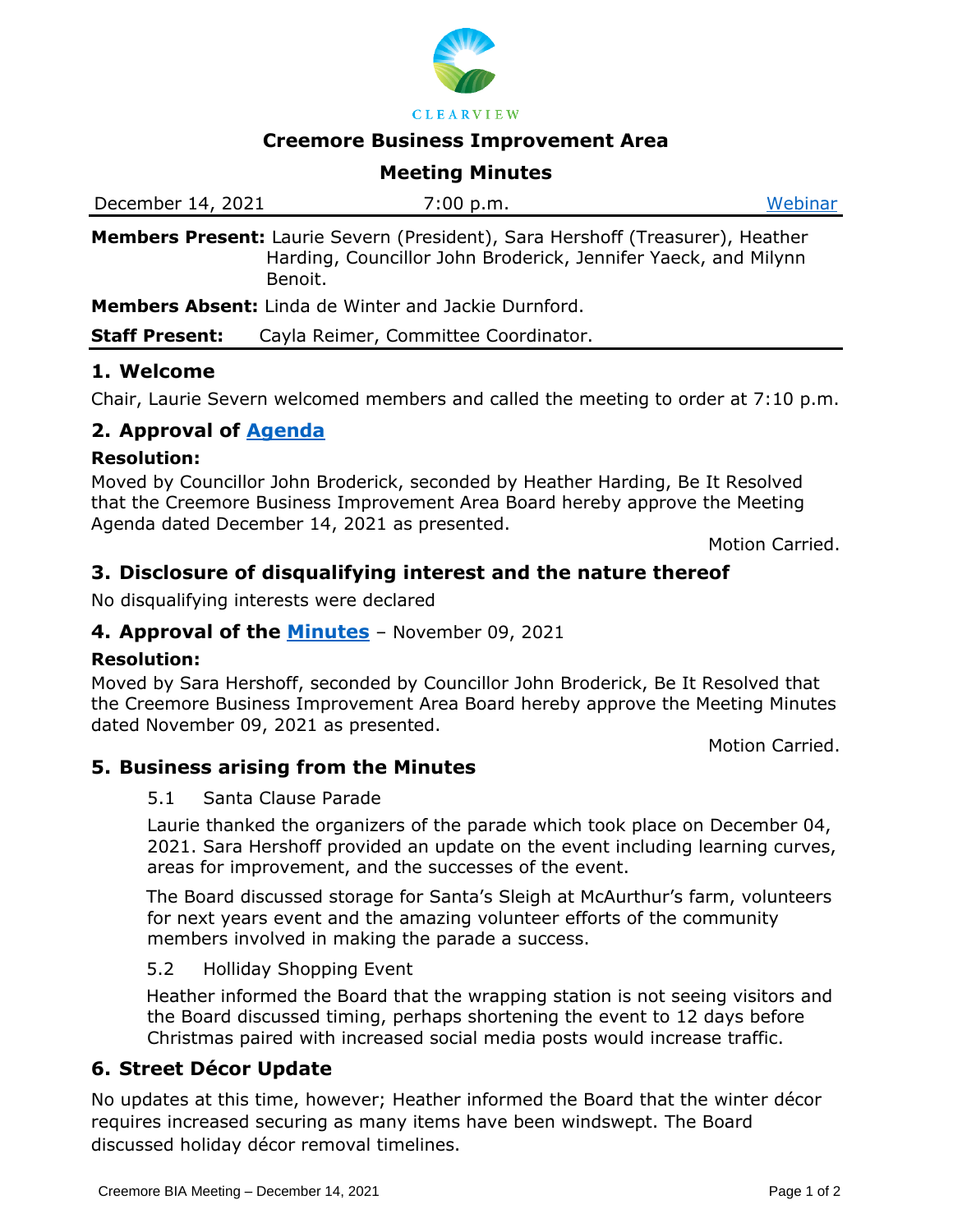# **7. Events**

7.1 AGM

The Board discussed hosting a planning meeting to prepare for the AGM scheduled for January 25, 2022. A sub-committee meeting will take place to brainstorm ideas to present at the AGM on Tuesday January 11, 2022 at 7:00 p.m.

# **8. Public Participation**

There was no public participation.

# **9. Financial update**

Treasurer, Sara Hershoff provided a brief overview of the financial report (attached). Sara requested all BIA members to submit final receipts/invoices so reconciliation can be completed and sent into the Township.

Sara requested clarification on HST money and an amount of \$8,000 in a reserve fund.

Sara informed the Board about the possible levy increase that was discussed as a possibility earlier in the year and the Boards intent to hold off on increasing the levy at this time.

# **10. Marketing**

Chair, Laurie Severn informed the Board that she is looking for assistance in maintaining the Social Media feeds.

# **11. New Business/Unfinished Business**

No new business was presented.

**12. Next Meeting –** AGM January 25, 2022 at 7:00 p.m.

# **13. Adjournment**

# **Resolution:**

Moved by Sara Hershoff, Be It Resolved that the Creemore Business Improvement Area Board Meeting hereby adjourn at 7:47 p.m.

Motion Carried.

Date Minutes approved: January 25, 2022.

\_\_\_\_\_\_\_\_\_\_\_\_\_\_\_\_\_\_\_\_\_\_\_\_ \_\_\_\_\_\_\_\_\_\_\_\_\_\_\_\_\_\_\_\_\_\_\_\_\_\_\_\_ Laurie Severn, Chair Cayla Reimer, Committee Coordinator